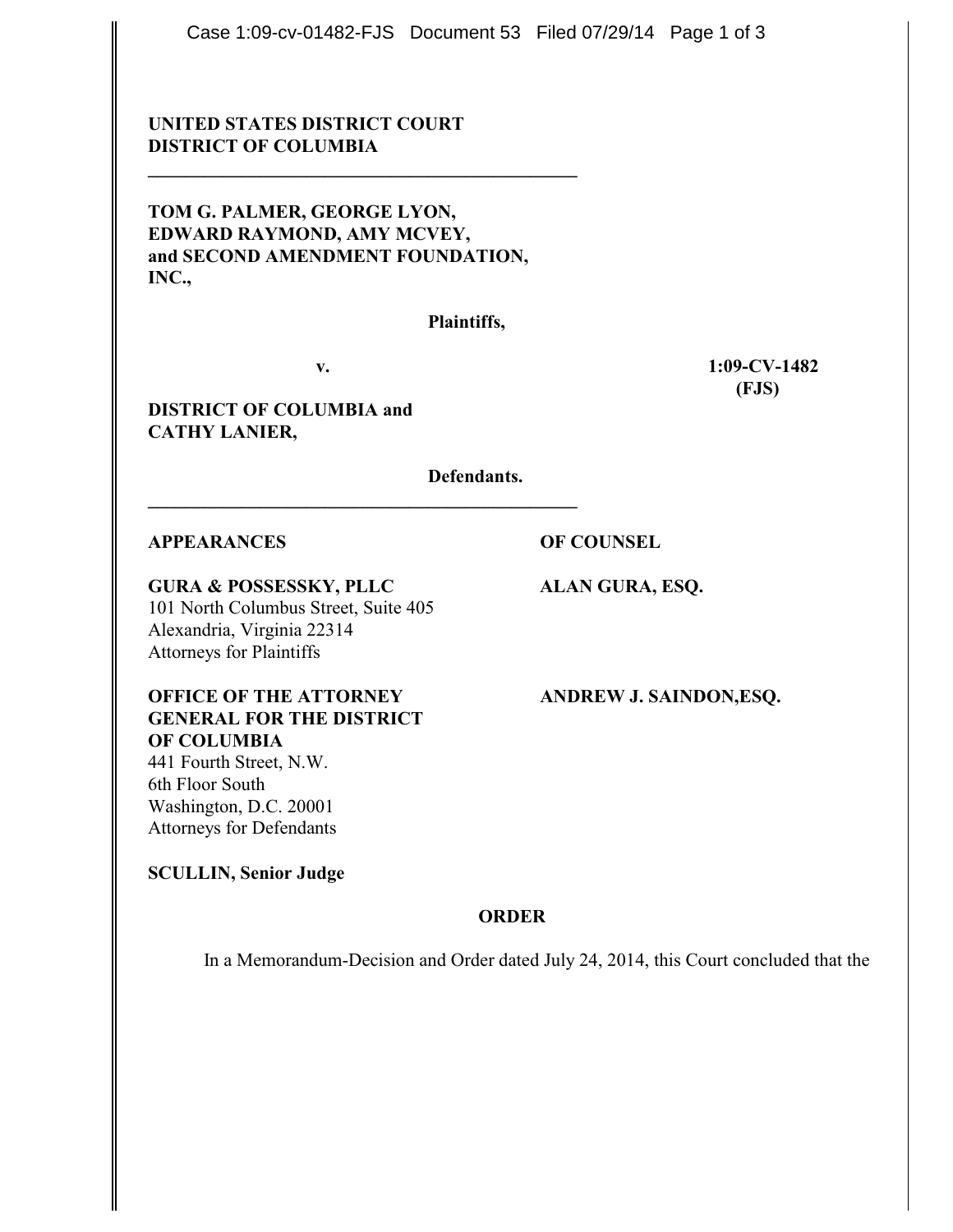#### Case 1:09-cv-01482-FJS Document 53 Filed 07/29/14 Page 2 of 3

District of Columbia's total ban on the carrying of handguns in public was unconstitutional; and, therefore, the Court permanently enjoined Defendants from enforcing D.C. Code  $\S$  7-2502(a)(4) and  $22-4504(a)$ .

On July 28, 2014, Defendants filed a partially unopposed motion to stay pending appeal or, in the alternative, for 180 days and for immediate administrative stay. *See* Dkt. No. 52 at 1. In support of this motion, Defendants' counsel advised the Court that he had conferred with Plaintiffs' counsel, "who indicated that [P]laintiffs do not oppose a 90-day stay starting immediately 'pending the city council enacting remedial legislation that complies with constitutional standards.'" *See id.* at 1-2.

Based on the parties' agreement that an immediate 90-day stay is appropriate to provide the city council with an opportunity to enact appropriate legislation consistent with the Court's ruling, $\frac{1}{1}$  the Court hereby

**ORDERS** that Defendants' motion for a stay is **GRANTED** to the extent that the Court's July 24, 2014 Order is stayed *nunc pro tunc* for **90 days**, i.e., until **October 22, 2014**; and the Court further

**ORDERS** that Plaintiffs shall file their opposition to Defendants' motion for a stay pending appeal on or before **August 4, 2014**; and the Court further

**ORDERS** that Defendants may file a reply in further support of their motion for a stay

 $<sup>1</sup>$  The Court notes that it sees no need to clarify its decision. The only issue before the</sup> Court was whether the District of Columbia's complete ban on the carrying of **handguns** in public was unconstitutional. Thus, the Court's injunction clearly applied only to handguns and not any other type of deadly dangerous weapon.